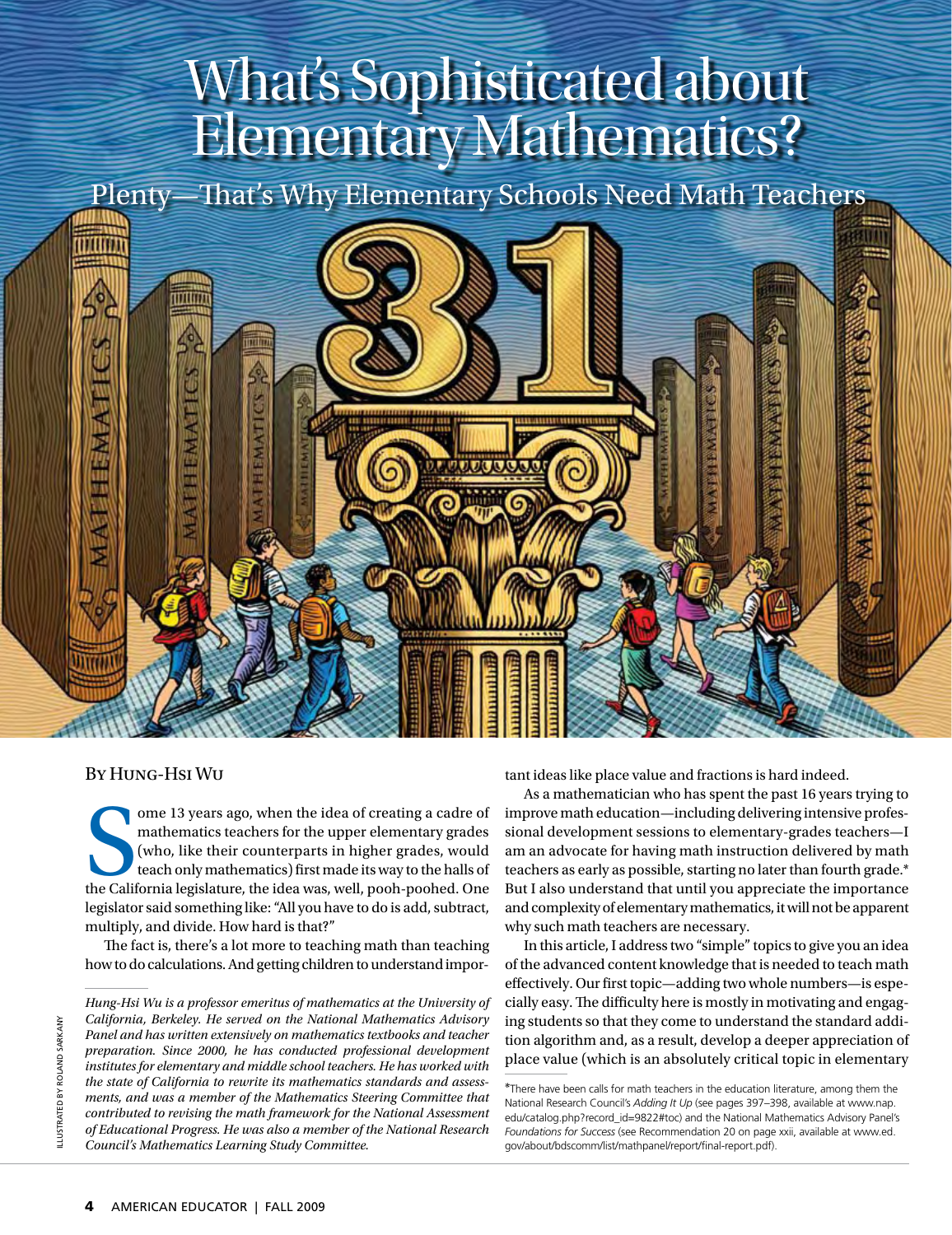math). This discussion of addition may not convince you that math teachers are a necessity in the first through third grades, but it will give you a deeper appreciation of the important mathematical foundation that is being laid in the early grades.

Our second topic—division of fractions—is substantially harder, though it's still part of the elementary mathematics content as it should be taught in fifth and sixth grades. This is a topic that, in my experience, many adults struggle with. My goal here is twofold: (1) to show you that elementary math can be quite sophisticated, and (2) to deepen your knowledge of division and fractions. Along the way, I think it will become apparent why mathematicians consider facility with fractions essential to, and excellent preparation for, algebra. By the end, I hope you will join me in calling for the creation of a cadre of teachers who specialize in the teaching of mathematics in grades 4–6. For simplicity, we will refer to them as *math teachers*, to distinguish them from *elementary teachers* who are asked to teach all subjects.

#### Adding Whole Numbers

Consider the seemingly mundane skill of adding two whole numbers. Take, for example, the following.

45  $+31$ 76

Nothing could be simpler. This is usually a second-grade lesson, with practice continuing in the third grade. But if you were the teacher, how would you convince your students that this is worth learning? Too often, children are given the impression that they must learn certain mathematical skills because the teacher tells them they must. So they go through the motions with little personal involvement. This easily leads to learning by rote. How, then, can we avoid this pitfall for the case at hand? One way is to teach them what it means to add numbers, why it is worth knowing, why it is hard if it is not done right, and finally, why it can be fun if they *learn how to add the right way*.

All this can be accomplished if you begin your lesson with a story, like this: Alan has saved 45 pennies and Beth has saved 31. They want to buy a small package of stickers that costs 75 cents, and they must find out if they have enough money together. To act this out, you can show children two bags of pennies, one bag containing 45 and the other 31. Now dump them on the mat and explain that they have to count how many there are in this pile. Chances are, they will mess up as they count. Let them mess up before telling them there is an easier way. Go back to the bags of 45 and 31, and explain to them that it is enough to begin with 45 and continue to count the pennies in the bag of 31. In other words, *to find out how many are in 45 and 31 together, start with 45 and just go 31 more steps; the number we land on is the answer*. To show them that making these steps corresponds exactly to counting, do a simple case with them. If there are 3 pennies in the smaller bag instead of 31, then going 3 steps from 45 lands at 48 because

 $45 \rightarrow 46 \rightarrow 47 \rightarrow 48.$ 

So 48 is the total number of pennies in the two bags of 45 and 3. Now ask them to count like this for 45 and 31; chances are, most of them will find this a bit easier but many will still mess up. You can help them get to 76, but they probably will get frustrated. That is good: here is something they want to learn, but they find it is

not so easy.

Then you get to play the magician. Tell them that what they are doing is called "adding numbers." In this case, they are adding 31 to 45, written as 45 + 31 (teach them to write addition horizontally as well as vertically from the beginning), and what it means is that it is the number they get by starting with 45 and counting 31 more steps. Show them they do not have to count so strenuously to get the answer to  $45 + 31$  because they can do two simple additions instead, one being  $4 + 3$  and the other  $5 + 1$ , and these give the two digits of the correct answer 76.

All whole-number computations are nothing but a sequence of single-digit computations artfully put together. This is the kind of thinking students will need to succeed in algebra and advanced mathematics.

You can demonstrate this effectively by collecting the 45 pennies and putting them into bags of 10; there will be 4 such bags with 5 stragglers. Do the same with the other 31 pennies. Then place these bags and stragglers on the mat again, and ask them how many pennies there are. It won't take long for them to figure out that there are  $4 + 3$  bags of 10, and  $5 + 1$  stragglers.

They will figure out that 7 bags of 10 together with 6 stragglers total 76 again. Now ask them to compare counting the bags and stragglers with the magic you performed just a minute ago. If they don't see the connection (and some won't), patiently explain it to them. Of course, this is the time to review place value. (To better understand place value, and to prepare for the occasional advanced student, see the sidebar on page 9.) Then, you can use place value to explain that when they add the 4 bags of 10 to the 3 bags of 10, they are actually adding 40 and 30.

| - 45  |               | $40 + 5$ |               | $40 + 5$ |               | 45    |
|-------|---------------|----------|---------------|----------|---------------|-------|
| $+31$ | $\rightarrow$ | $+30+1$  | $\rightarrow$ | $+30+1$  | $\rightarrow$ | $+31$ |
| - 76  |               | 3 S      |               | $70 + 6$ |               | 76    |

Now, they will listen more carefully to your incantations of place value because you have given them more incentive to learn about this important topic.

As mentioned above, addition of whole numbers is done mainly in grades 2 and 3. Often, the addition algorithm is taught by rote, but some teachers do manage to explain it in terms of place value, as we have just done. Many educators believe that the real difficulty of this algorithm arises when "carrying" is necessary, but conceptually, carrying is just a sidelight, a little wrinkle on the fabric. The key idea is contained in the case of adding without carrying. If we succeed in getting students to *thoroughly understand* addition without carrying, then they will be in an excellent position to handle carrying too. (However, in my experience, the standard textbooks and teaching in most second- or third-grade classrooms focus on carrying before students are ready, and that is a pity.)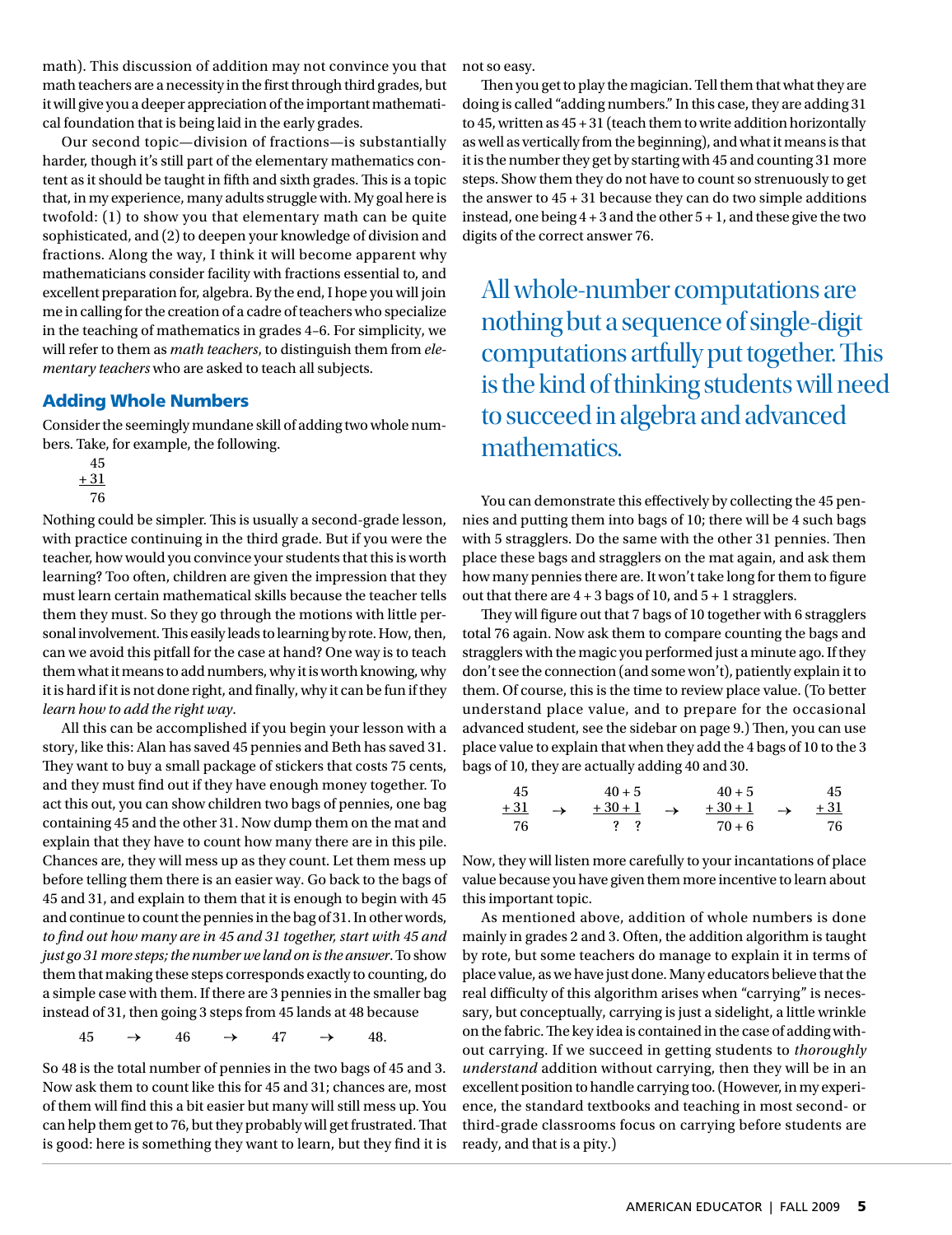Understanding the addition algorithm in terms of place value for example, that  $45 + 31$  is  $40 + 30$  and  $5 + 1$ —is appropriate for beginners, but it cannot stop there. The essence of the addition algorithm, like all standard algorithms, lies in the abstract understanding that *the arithmetic computations with whole numbers, no matter how large, can all be reduced to computations with single-digit numbers*. (For more on this, see the sidebar on page 10.) In other words, students' ultimate understanding of these algorithms must transcend place value to arrive at the recognition that all whole-number computations are nothing but a sequence of single-digit computations artfully put together. This is the kind of thinking students will need to succeed in algebra and advanced mathematics. More precisely, students should get to the point of recognizing that 45 + 31 is no more than the combination of two single-digit computations,  $4 + 3$  and  $5 + 1$ . Whether the 4 stands for 40 or 40,000 and the 3 stands for 30 or 30,000 is completely irrelevant.

To drive home this point, consider the following two addition problems.

| 45   | 45723    |
|------|----------|
| + 31 | $+31251$ |
| 76   | 76974    |

The problem on the left is the one we have been working with, and parts of the problem on the right are tantalizingly similar, except that the 4 and 5 in the first row are no longer 40 and 5 but 40,000 and 5,000, respectively. Similarly, the 3 and 1 in the second row are not 30 and 1 but 30,000 and 1,000, respectively. Yet, do the changes in the place values of these four single-digit numbers (4, 5, 3, and 1) change the addition? Not at all, because the result is still the same two digits, 7 and 6, and that is the point.

We are now able to directly address the main concern of this article, which is the need for math teachers at least starting in grade 4. In grade 4, the multiplication algorithm has to be explained. A teacher knowledgeable in mathematics would know that this is the time to cast a backward glance at the addition algorithm to make sure students finally grasp a real understanding of what this algorithm is all about: just a sequence of single-digit computations. Why is this knowledge so critical at this point? Because it leads seamlessly to the explanation of why students must memorize the multiplication table (of single-digit numbers) to automaticity before they do multidigit multiplication: in the same way that knowing how to add single-digit numbers enables them to add any two numbers, no matter how large, knowing how to multiply single-digit numbers enables them to multiply any two numbers, no matter how large. We want students to be exposed, as early as possible, to the idea that beyond the nuts and bolts of mathematics, there are unifying undercurrents that connect disparate pieces.

Let us go a step further to make explicit the role of single-digit computations in the additions of 45 + 31 and 45723 + 31251. If students have been given the proper foundation in second grade, then in fourth grade, a math teacher will be able to give the following explanation.

 $45 + 31 = (4 \times 10) + 5 + (3 \times 10) + 1$  $=(4 \times 10) + (3 \times 10) + 5 + 1$  $= (4 + 3) \times 10 + (5 + 1)$ 

In the last equality, we used the distributive law—i.e.,  $(b + c)a =$ ba + ca—to rewrite  $(4 \times 10) + (3 \times 10)$  as  $(4 + 3) \times 10$ . For 45723 + 31251, we will focus only on 45 and 31 to enhance clarity. We have, then, the following.

$$
45723 + 31251 = (4 \times 10000) + (5 \times 1000) + \cdots
$$
  
+ (3 \times 10000) + (1 \times 1000) + \cdots  
= (4 \times 10000) + (3 \times 10000) + \cdots  
+ (5 \times 1000) + (1 \times 1000) + \cdots  
= (4 + 3) \times 10000 + (5 + 1) \times 1000 + \cdots

Again, the last equality makes use of the distributive law. If we compare the two expressions  $(4+3) \times 10 + (5+1)$  and  $(4+3) \times$  $10000 + (5 + 1) \times 1000$ , we see clearly that the *same* single-digit additions  $(4 + 3)$  and  $(5 + 1)$  are in both of them, and that the difference between these expressions lies merely in whether these single-digit sums are multiplied by 10 or 1,000 or 10,000, the place values of the respective digits. This clearly illustrates the primacy of single-digit computations in the addition algorithm.

Returning to our original second-grade lesson of 45 + 31, let's review what you have accomplished. You have shown students what addition means; this is important because we want to promote the good practice among students that through precise definitions, they *get to know what they will do before doing it*. Then you made them want to learn it, and made them realize that the most obvious method (counting) is not the easiest. Best of all, you opened their eyes to the

magic of learning: acquiring

the power of making something complicated much simpler. Instead of tedious, error-prone counting, you used the concept of place value to introduce the idea of breaking up a task digit by digit and adding only two single-digit numbers in succession. A couple of years later, the fourth-grade math teacher will have the opportunity to explain and make explicit the idea that to add any whole numbers, no matter how large, all the children need to do is add single-digit numbers.

The main goal of the elementary mathematics curriculum is to provide children with a good foundation for mathematics. In this context, the addition algorithm, when taught as described above in grades 2–4, serves as a splendid introduction. It teaches children an important skill in mathematics: *if possible, always break up a complicated task into a sequence of simple ones*. This is why we do not look at 45 and 31, but only 4 and 3, and 5 and 1.

Of course, they will encounter somewhere down the road something like 45 + 37, but they will be in a position to understand that the carrying step is actually adding a 1 to the 10s column. Despite how it is presented in most U.S. textbooks, carrying is *not* the main idea of the addition algorithm. The main idea is to break up any addition into the additions of single-digit numbers and then, drawing on our understanding of place value, put these simple computations together to get the final answer. If you can make your students understand that, you are doing fantastically well as a teacher, because you have taught them important mathematics. They now have an important skill *and* know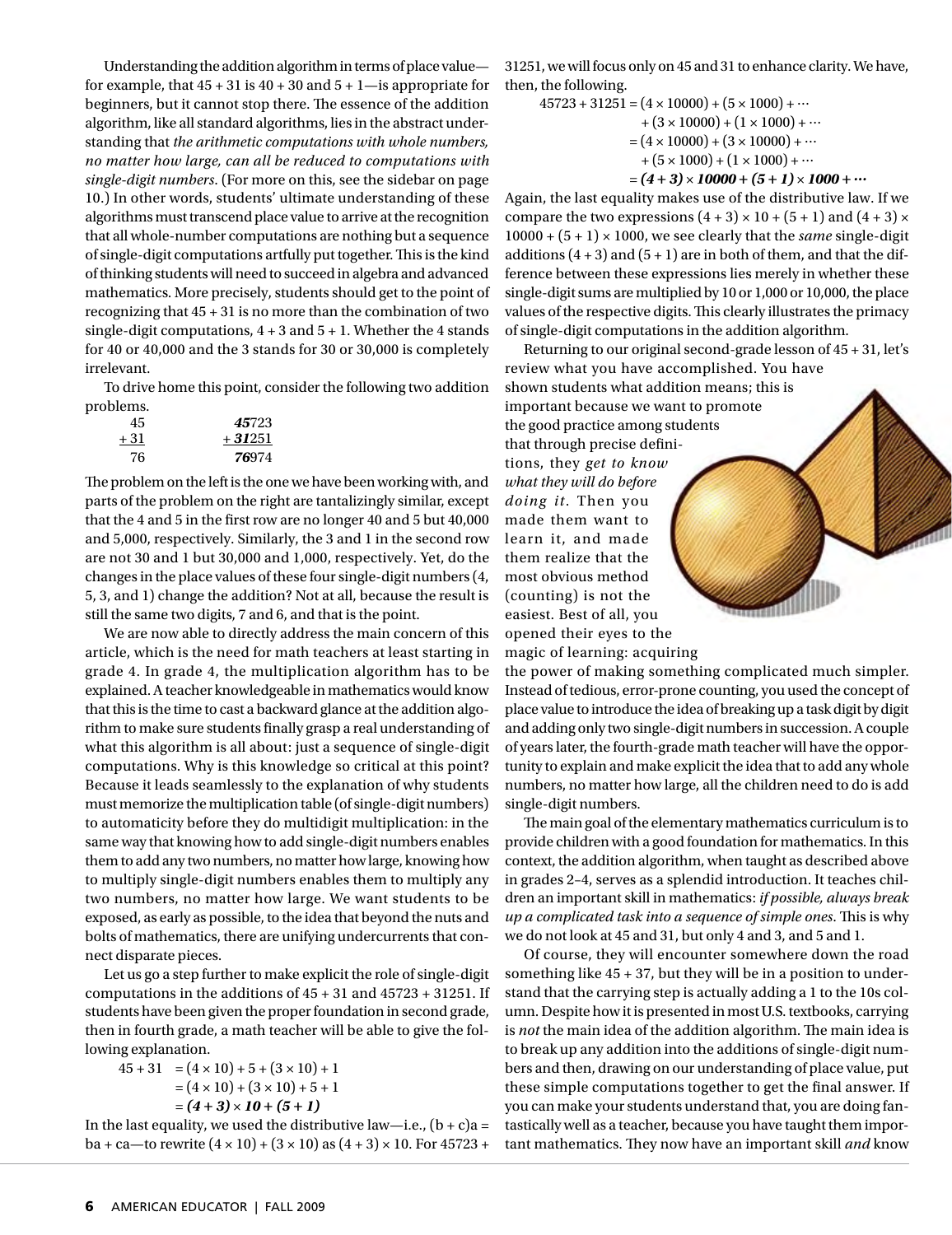the reasoning behind it—and they will have used both to deepen their appreciation of place value.

### Dividing Fractions

I've had plenty of encounters with well-educated adults who can't divide fractions without a calculator, or who can, but have no idea why the old rule "invert and multiply" works. With that in mind, I'll break this topic into three parts: we'll review division, then fractions, and finally the division of fractions. Along the way, the answer to our larger question—what's sophisticated about elementary mathematics?—will become apparent, as will the ways in which mastering fractions prepares students for algebra.

Let's begin with the division of whole numbers, which would

We want students to be exposed, as early as possible, to the idea that beyond the nuts and bolts of mathematics, there are unifying undercurrents that connect disparate pieces.

normally be taught in third grade. What does  $24/6 = 4$ llu. mean? In the primary grades, we teach two meanings of division of whole numbers: partitive division\* and mea-

surement division. For brevity, let us concentrate only on measurement division, in which the meaning of  $24/6 = 4$  is that by separating 24 into equal groups of 6, we find that there are 4 groups in all. So the *quotient* 4 tells how many groups of 6s there are in 24.

By fifth grade, students should be ready to apply their understanding of measurement division to a more symbolic format. This will prepare them for the division of fractions, for which the idea of "dividing into equal groups" often is not very helpful in calculating answers. (For example, the division of  $\frac{1}{2}$  by  $\frac{1}{2}$  does not lend itself to any easy interpretation of dividing  $\frac{1}{7}$  into equal groups of  $\frac{1}{2}$ . Being able to draw or visualize where  $\frac{1}{2}$  and  $\frac{1}{2}$  fall on the number line is helpful in estimating the answer, but not in arriving at the precise answer,  $\frac{2}{7}$ .) Any understanding of fraction division, therefore, has to start from a more abstract level. With this in mind, we express the separation of 24 objects into 4 groups of 6s symbolically as  $24 = 6 + 6 + 6 + 6$ , which is, of course, equal to  $4 \times 6$ , by the very definition of whole-number multiplication. Thus, the *division* statement  $24/6 = 4$  implies the *multiplication* statement  $24 = 4 \times 6$ .

At this point, we must investigate whether the multiplication statement 24 = 4 × 6 captures *all* of the information in the division statement  $24/6 = 4$ . It does, because if we know  $24 = 4 \times 6$ , then we know  $24 = 6 + 6 + 6 + 6$ , and therefore 24 can be separated into 4 groups of 6s. By the measurement meaning of division, this says  $24/6 = 4$ . Consequently, the multiplication statement  $24 = 4 \times 6$ carries exactly the same information as the division statement 24/6 = 4. Put another way, the *meaning* of  $24/6 = 4$  is  $24 = 4 \times 6$ . This is the symbolic reformulation of the concept of division of whole numbers that we seek.

This meaning of division is actually very clear from the stan-

dard algorithm for long division, as shown in the following example.

$$
\begin{array}{r} 4 \overline{\smash)24} \\ 6 \overline{\smash)24} \\ \underline{-24} \\ 0 \end{array}
$$

What we tell children is that to divide 24 by 6, we look for the number which, when multiplied by 6, gives 24. (Of course, children who have memorized the multiplication table of single-digit numbers will do this easily; those who haven't will struggle.)

In a similar fashion, the meaning of  $36/12 = 3$  is that 36 = **3** × 12, and the meaning of 252/9 = **28** is that 252 = **28** × 9, etc.

There is a subtle point here that is usually slurred over in the upper elementary grades but should be pointed out: in our examples, the dividend (be it 24, 36, or 252) is a multiple of the divisor, since otherwise the quotient cannot be a whole number. That said, now we can use abstract symbols† to express this new understanding of the division of whole numbers as follows: for whole numbers m and n, where m is a multiple of n and n is nonzero, the meaning of the division  $m/n = q$  is that  $m = q \times n$ .

Beginning in fifth grade, we should teach students to reconceptualize division from this point of view. Their math teachers should help them revisit division from the perspective of this new knowledge and reshape their thinking accordingly. Such is the normal progression of learning.

Note that this reconceptualization is not a rejection of students' understanding of the division of whole numbers in their earlier grades. On the contrary, it evolves from that understanding and makes it more precise. This reconceptualization is important because the meaning of division, when reformulated this way, turns out to be universal in mathematics, in the following sense: if m and n are *any* two numbers (i.e., not just whole numbers) and n is nonzero, then the definition of "m divided by n equals q" is that  $m = q \times n$ . In other words,  $m/n = q$  means  $m = q \times n$ .

e now turn to fractions, a main source of math pho-<br>bia. In the early grades, grades 2-4 more or less,<br>students mainly acquire the vocabulary of frac-<br>tions and use it for descriptive purposes (e.g.,  $\frac{1}{4}$  of<br>a pie). I bia. In the early grades, grades 2–4 more or less, students mainly acquire the vocabulary of fractions and use it for descriptive purposes (e.g.,  $\frac{1}{4}$  of *mathematics* of fractions takes place—and that's when students' fear of fractions sets in.

From a curricular perspective, this fear can be traced to at least two sources. The first is the loss of a natural reference point when students work with fractions. In learning to deal with the mathematics of whole numbers in grades 1–4, children always have a natural reference point: their fingers. But for fractions, the curricular decision in the United States has been to use a pizza or a pie as the reference point. Unfortunately, while pies may be useful in the lower grades, they are an awkward model for fractions bigger than 1 or for any arithmetic operations with fractions. For example, how do you multiply two pieces of pie or use a pie to solve speed or ratio problems?

A second source of the fear of fractions is the inherently abstract

<sup>\*</sup>An example of partitive division is to put 24 items in 6 bags (each with an equal number of items), and find that each bag has 4 items.

<sup>†</sup> This definitely would be appropriate for fifth-graders once the idea of using symbols for abbreviations is introduced and *many* examples are given for illustration.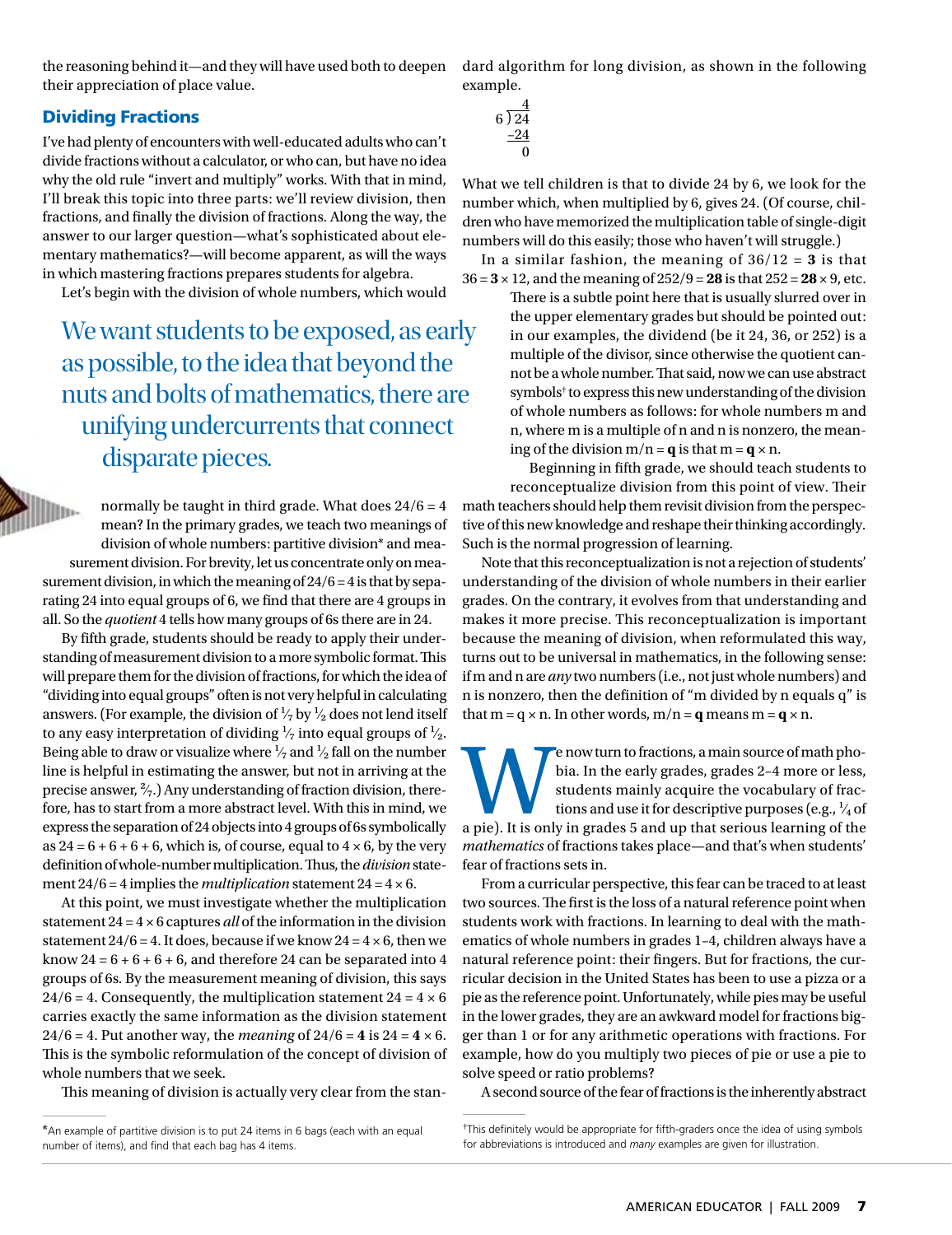nature of the concept of a fraction. Whereas students' intuition of whole numbers can be grounded in counting their fingers, learning fractions requires a mental substitute for their fingers. By its very nature, this mental substitute has to be abstract because most fractions (e.g.,  $\frac{19}{13}$  or  $\frac{251}{604}$ ) tend not to show up in the real world.

Because fractions are students' first serious excursion into abstraction,\* understanding fractions is the most critical step in understanding rational numbers† and in preparing for algebra. *In order to learn fractions, students need to know what a fraction is*. Typically, our present math education lets them down at this critical juncture. All too often, instead of providing guidance for students' first steps in the realm of abstraction, we try in every conceivable way to ignore this need and pretend that there is no

Because fractions are students' first serious excursion into abstraction, understanding fractions is the most critical step in preparing for algebra.

abstraction. When asked, *what is a fraction?*, we say it is just something concrete, like a slice of pizza. And when this doesn't work, we continue to skirt the question by offering more metaphors and more analogies: What about a fraction as "part of a whole"? As another way to write division problems? As an "expression" of the form  $m/n$  for whole numbers m and  $n (n > 0)$ ? As another way to write ratios? These analogies and metaphors simply don't cut it. Fractions have to be numbers because we will add, subtract, multiply, and divide them.

What does work well for showing students what fractions really are? The number line. In the same way that fingers serve as a natural reference point for whole numbers, the number line serves as a natural reference point for fractions.‡ The use of the number line has the immediate advantage of conferring coherence on the study of numbers in school mathematics: a number is now defined unambiguously to be a point on the number line.§ In particular, regardless of whether a number is a whole number, a fraction, a rational number, or an irrational number, it takes up its natural place on this line. (For the definition of fractions, including how to find them on the number line, see the sidebar on page 12.)

Now, let's describe the collection of numbers called fractions. Divide a line segment from 0 to 1 into, let's say, 3 segments of equal length; do the same to all the segments between any two consecutive whole numbers. These division points together with the whole numbers then form a sequence of equal-spaced points. These are

the fractions with denominators equal to 3: the first division point to the right of 0 is what is called  $\frac{1}{3}$ , and the succeeding points of the sequence are then  $\frac{2}{3}$ ,  $\frac{3}{3}$ ,  $\frac{4}{3}$ , etc. The same is true for  $\frac{1}{n}$ ,  $\frac{2}{n}$ ,  $\frac{3}{n}$ , etc., for any nonzero whole number n. Thus, whole numbers clearly fall within the collection of numbers called fractions. If we reflect the fractions to the left of 0 on the number line, the mirror image of the fraction  $m/n$  is by definition the negative fraction  $-$  m/ $<sub>n</sub>$ . Therefore, positive and negative fractions are now just</sub> points on the number line. Most students would find marking off a point  $\frac{1}{2}$  of a unit to the left of 0 to be much less confusing than contemplating a negative  $\frac{1}{2}$  piece of pie.

The number line is especially helpful in teaching students about the theorem on equivalent fractions, the single most important fact in the subject. To state it formally, for all whole numbers k, m, and n (where  $k \neq 0$  and  $n \neq 0$ ),  $m/n = \frac{km}{kn}$ . In other words,  $m/n$  and  $km/kn$  represent the same point on the number line. Let us consider an example to get a better idea: suppose  $m = 4$ ,  $n = 3$ , and  $k = 5$ . Then the theorem asserts that

| $\frac{4}{5}$ $\times$ 4 | and, of course, | $\frac{5\times4}{2} = 20$ |  |  |
|--------------------------|-----------------|---------------------------|--|--|
| $3.5 \times 3$           |                 | $5 \times 3$ 15           |  |  |

The number line makes the equality clear. To see how  $\frac{4}{3}$  equals  $^{20}/_{15}$ , draw a number line and divide the space between 0 and 1, as well as between 1 and 2, into three equal parts. Count up to the 4th point on the sequence of thirds—that's  $\frac{4}{3}$ . Then take each of the thirds and divide them into 5 equal parts (an easy way to make 15ths). Count up until you get to the 20th point on the sequence of 15ths—that's  $\frac{20}{15}$ , and it's in the same spot as  $\frac{4}{3}$ .

| 0 |                |                                  |               |               |
|---|----------------|----------------------------------|---------------|---------------|
|   |                | <del> ++++ ++++ ++++ ++++ </del> |               |               |
|   | 1⁄3            | $\frac{2}{3}$                    | $\frac{3}{3}$ | 4/3           |
|   | $\frac{5}{15}$ | 10/15                            | 15/15         | $^{20}/_{15}$ |

The use of the number line has another advantage. Having whole numbers displayed as part of fractions allows us to see more clearly that the arithmetic of fractions is entirely analogous to the arithmetic of whole numbers. For example, in terms of the number line, 4 + 6 is just the total length of the concatenation (i.e., linking) of a segment of length 4 and a segment of length 6.



Then in the same way, we *define*  $\frac{1}{6} + \frac{1}{4}$  to be the total length of the concatenation of a segment of length  $\frac{1}{6}$  and a segment of length  $\frac{1}{4}$  (not shown in proportion with respect to the preceding number line).



We arrive at  $\frac{1}{6} + \frac{1}{4} = \frac{10}{24}$  as we would if we were adding whole numbers, as follows. Using the theorem on equivalent fractions, we can express  $\frac{1}{6}$  and  $\frac{1}{4}$  as fractions with the same denominator:  $\frac{1}{6}$  =  $\frac{4}{24}$  and  $\frac{1}{4}$  =  $\frac{6}{24}$ . The segment of length  $\frac{1}{6}$  is therefore the concatenation of 4 segments each of length  $\frac{1}{24}$ , and the segment of length  $\frac{1}{4}$  is the concatenation of 6 segments each of length  $\frac{1}{2}$ . The preceding concatenated segment is therefore the concatenation of (4 + 6) segments each of length  $\frac{1}{24}$ , i.e.,  $\frac{10}{24}$ .\*\* In this way,

#### *(Continued on page 10)*

<sup>\*</sup>Very large numbers are already an abstraction to children, but children tend not to be *systematically* exposed to such numbers the way they are to fractions.

<sup>†</sup> Rational numbers consist of fractions and negative fractions, which of course include whole numbers.

<sup>‡</sup> See, for example, page 4-40 of the National Mathematics Advisory Panel's "Report of the Task Group on Learning Processes," www.ed.gov/about/bdscomm/list/math panel/report/learning-processes.pdf.

<sup>§</sup> We exclude complex numbers from this discussion, as they are not appropriate for the elementary grades.

<sup>\*\*</sup>Naturally, the theorem on equivalent fractions implies that 10/24 = 5/12, as 10/24 = (2 × 5)/(2 × 12), but contrary to common belief, *the simplification is of no great importance*. Notice in particular that there was never any mention of the "least common denominator."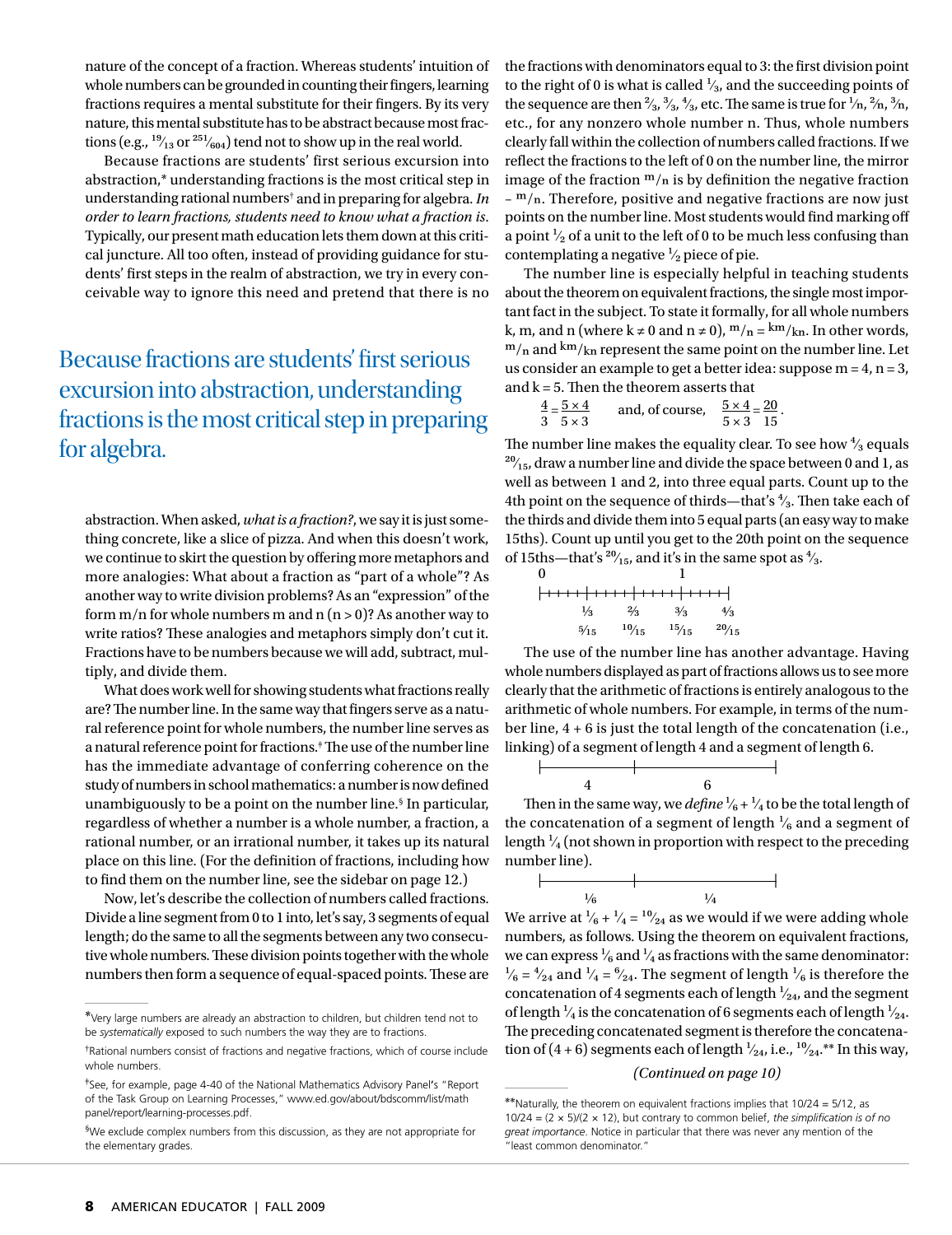# **Understanding Place Value**

Many teachers, rightly in my opinion, believe place value is the foundation of elementary mathematics. It is often taught well, using manipulatives such as base-10 blocks to help children grasp that, for example, the 4 in 45 is actually 40 and the 3 in 345 is actually 300.

But despite the importance of place value, the rationale behind it usually is not taught in colleges of education or in math

professional development. That's probably because the deeper explanation is not appropriate for most students in the first and second grades, which is when place value is emphasized. But it is appropriate for upper-elementary students who are exploring number systems that are not base 10 (which often is done, without enough explanation, through games)—and it is certainly something that math teachers should know. So here it is: the sophisticated side of the simple idea of place value.

Let's begin with a look at the basis of our so-called Hindu-Arabic numeral system.\* The most basic function of a numeral system is the ability to count to any number, no matter how large. One way to achieve this goal is simply to make up symbols to stand for larger and larger numbers as we go along. Unfortunately, such a system requires memorizing too many symbols, and makes devising a simple method of computation impossible. The overriding feature of the Hindu-Arabic numeral system, which will be our exclusive concern from now on, is the fact that it limits itself to using exactly ten symbols—0, 1, 2, 3, 4, 5, 6, 7, 8, 9—to do all the counting.† Let us see, for example, how "counting nine times" is represented by 9. Starting with 0, we go nine steps and land at 9, as shown below.

 $0 \rightarrow 1 \rightarrow 2 \rightarrow 3 \rightarrow 4 \rightarrow 5 \rightarrow 6 \rightarrow 7 \rightarrow 8 \rightarrow 9$ 

But, if we want to count one more time beyond the ninth (i.e., ten times), we would need another symbol. Since we are restricted to the use of only these ten symbols, someone long ago got the idea of placing these same ten symbols next to each other to create more symbols.

The most obvious way to continue the counting is, of course, to simply recycle the same ten symbols over and over again, placing them in successive rows, as follows.

| 0123456789 |  |  |  |            |  |
|------------|--|--|--|------------|--|
| 0123456789 |  |  |  |            |  |
|            |  |  |  | 0123456789 |  |
|            |  |  |  |            |  |
|            |  |  |  |            |  |
|            |  |  |  |            |  |

<sup>\*</sup>This term is historically correct in the sense that the Hindu-Arabic numeral system was transmitted to the West from the Islamic Empire around the 12th century, and the Arabs themselves got it from the Hindus around the 8th century. However, recent research suggests a strong possibility that the Hindus, in turn, got it from the Chinese, who have had a decimal place-value system since time immemorial. See Lay Yong Lam and Tian Se Ang, *Fleeting Footsteps: Tracing the Conception of Arithmetic and Algebra in Ancient China* (Hackensack, NJ: World Scientific, 1992).

† Historically, 0 was not among the symbols used. The emergence of 0 (around the 9th century and beyond) is too complicated to recount here.

In this scheme, counting nine times lands us at the 9 of the first row, and counting one more time would land us at the 0 of the second row. If we want to continue counting, then the next step lands us at the 1 of the second row, and then the 2 of the second row, and so on.

However, this way of counting obviously suffers from the defect of ambiguity: there is no way to differentiate the first row

from the second row so that, for example, going both two steps and twelve steps from the first 0 will land us at the symbol 2. The central breakthrough of the Hindu-Arabic numeral system is to distinguish these rows from each other by placing the first symbol (0) to the left of all the symbols in the first row, the second symbol (1) to the left of all the symbols in the second row, the third symbol (2) to the left of all the symbols in the third row, etc.

00 01 02 03 04 05 06 07 08 09 10 11 12 13 14 15 16 17 18 19 20 21 22 23 24 25 26 27 28 29 30 31 32 33 34 35 36 37 38 39 . . . . . . . . . . . . . . . 90 91 92 93 94 95 96 97 98 99

Now, the tenth step of counting lands us at 10, the eleventh step at 11, etc. Likewise, the twentieth step lands us at 20, the twenty-sixth step at 26, the thirty-first step at 31, etc. By tradition, we omit the 0s to the left of each symbol in the first row. That done, we have re-created the usual ninety-nine counting numbers from 1 to 99.

We now see why the 2 to the left of the symbols on the third row stands for 20 and not 2, because the 2 on the left signifies that these are numbers on the third row, and we get to them only after we have counted 20 steps from 0. Similarly, we know 31 is on the fourth row because the 3 on the left carries this

information; after counting thirty steps from 0 we land at 30, and one more step lands us at 31. So the 3 of

31 signifies 30, and the 1 signifies one more step beyond 30. With a trifle more effort, we can

carry on the same discussion to three-digit numbers (or more). The moral of the story is that *place value is the natural consequence of the way counting is done in the decimal numeral system*.

For a fuller discussion, including numbers in arbitrary base, see pages 7–9 of *The Mathematics K–12 Teachers Need to Know* on my Web site at **http://math. berkeley.edu/~wu/School mathematics1.pdf**.

–H.W.

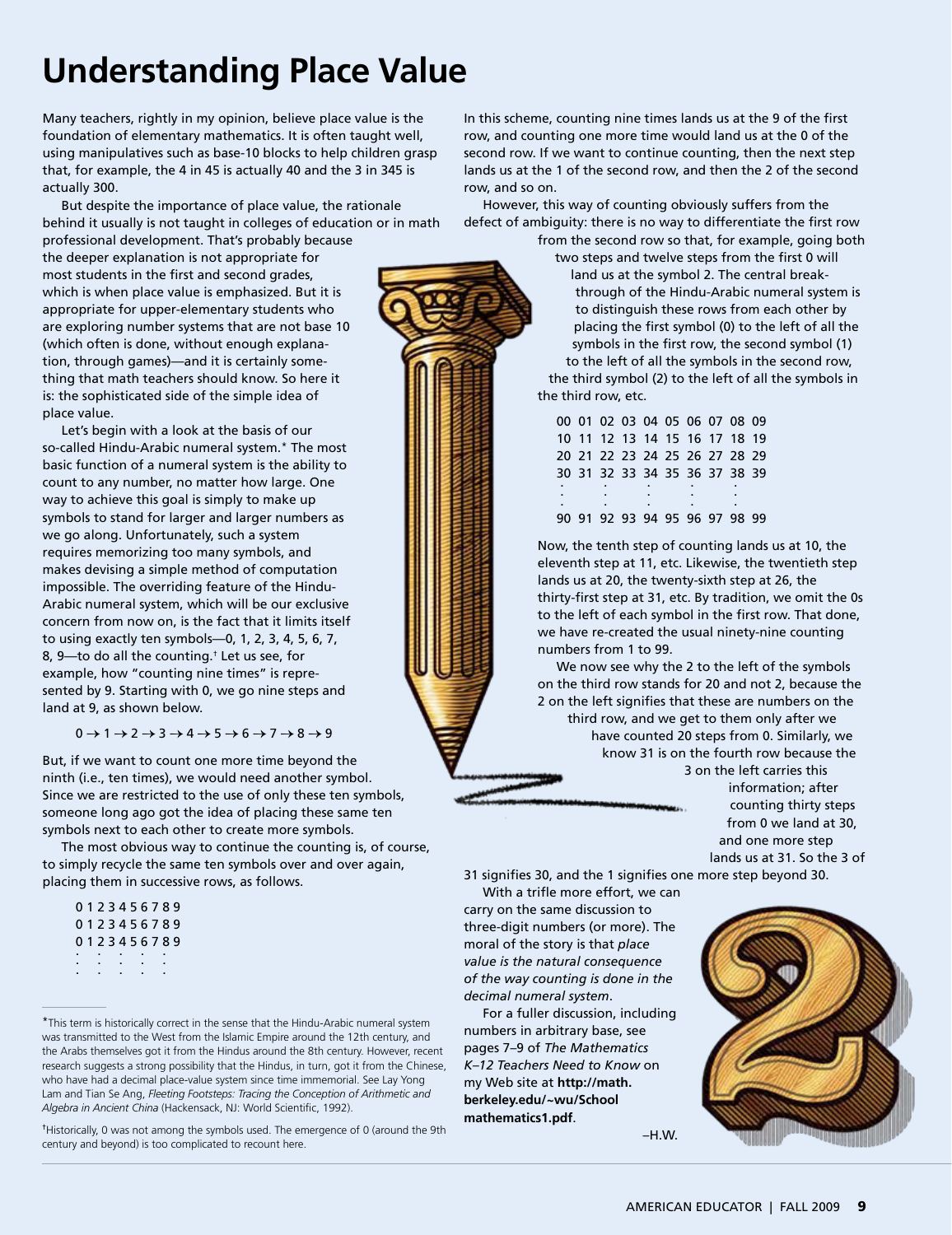#### *(Continued from page 8)*

students get to see that fractions are the natural extension of whole numbers and not some confusing new thing. This realization smoothes the transition from computing with whole numbers to computing with fractions.

opefully this discussion has smoothed the transition for you too, because it's time for us to skip ahead to sixth grade and tackle division with fractions. Having learned to add, subtract, and multiply with fractions, stud for you too, because it's time for us to skip ahead to sixth grade and tackle division with fractions. Having learned to add, subtract, and multiply with fractions, like whole numbers). So, their learning to divide with fractions can make use of the same scaffolding as learning to divide with whole numbers; students proceed from the simple to the complex. For example, a simple problem like  $\frac{1}{2} \div \frac{1}{4} = 2$  could be taught using the measurement definition of division and showing students on the number line that  $\frac{1}{4}$  appears twice in  $\frac{1}{2}$ . That's fine as an introduction, but ultimately, in order to prepare for more advanced mathematics, students must grasp a more abstract and precise—definition of division with fractions. They must be able to answer the following question:

Why does 
$$
\frac{5}{6} \div \frac{9}{4}
$$
 equal  $\frac{5}{6} \times \frac{4}{9}$ ?

In other words, why invert and multiply? To give an explanation,

## **Teaching the Standard Algorithms**

In the context of school mathematics, an algorithm is a finite sequence of explicitly defined, step-by-step computational procedures that end in a clearly defined outcome. The so-called standard algorithms for the four arithmetic operations with whole numbers are perhaps the best known algorithms.

At the outset, we should make clear that there is no such thing as *the unique* standard algorithm for any of the four operations +, −, ×, or ÷, because minor variations have been incorporated into the algorithms by various countries and ethnic groups. Such variations notwithstanding, the algorithms provide shortcuts to what would otherwise be labor-intensive computations, while the underlying mathematical ideas always remain the same. Therefore, from a mathematical perspective, the label "standard algorithms" is justified.

While it is easy to see why these algorithms were of interest before calculators became widespread, a natural question now is why we should bother to teach them. There are at least two reasons. First, without a firm grasp of place value and of the logical underpinnings of the algorithms, it would be impossible to detect mistakes caused by pushing the wrong buttons on a calculator. A more important reason is that, *in mathematics, learning is not complete until we know both the facts and their underlying reasons*. For the case at hand, learning the explanations for these algorithms is a very compelling way to acquire many of the basic skills as well as the abstract reasoning that are integral to mathematics. Both these skills and the capacity for abstract reasoning are absolutely essential for understanding fractions, decimals, and, therefore, algebra in middle school. One can flatly state that *if students do not feel comfortable with the mathematical reasoning used to justify the standard algorithms for whole numbers, then their chances of success in algebra are exceedingly small*.

These algorithms also highlight one of the basic tools used by research mathematicians and scientists: namely, that whenever possible, one should break down a complicated task into simple subtasks. To be specific, the leitmotif of the standard algorithms is as follows: *to perform a computation with multidigit numbers, break it down into several steps so that each step (when suitably interpreted) is a computation involving only single-digit numbers*. Therefore, a virtue of the standard algorithms is that, when properly executed, they allow students to ignore the actual numbers being computed, no matter how large, and concentrate instead on single digits.

This is an excellent example of the kind of abstract thinking that is critical to success in mathematics learning. Building on the

discussion of the addition algorithm given in the main article, we can further illustrate this leitmotif with the multiplication algorithm. In this case, let us assume



that students already know the meaning of multiplication as repeated addition. The next step toward understanding multiplication requires that they know the multiplication table by heart—i.e., that they know the multiplication of single-digit numbers to automaticity. We now show, precisely, how this knowledge allows them to compute the product  $257 \times 48$ . First, observe that  $257 = (2 \times 100) + (5 \times 10) + 7$ , so that by the distributive law [i.e.,  $a(b + c) = ab + ac$ ]:

 $257 \times 4 = (2 \times 4) \times 100 + (5 \times 4) \times 10 + (7 \times 4)$  and  $257 \times 8 = (2 \times 8) \times 100 + (5 \times 8) \times 10 + (7 \times 8)$ .

Since they already know the single-digit products ( $2 \times 4$ ),  $(5 \times 4)$ ,  $(7 \times 4)$ ,  $(2 \times 8)$ ,  $(5 \times 8)$ , and  $(7 \times 8)$ , and they know how to add, they can compute 257  $\times$  4 and 257  $\times$  8. Such being the case, we further note that  $48 = (4 \times 10) + 8$ , so that again by the distributive law:

 $257 \times 48 = (257 \times 4) \times 10 + (257 \times 8).$ 

The right side being something they already know how to compute, they have therefore succeeded in computing  $257 \times 48$ starting with a knowledge of the multiplication table. (For lack of space, we omit the actual writing out of the multiplication algorithm.)

Although the case of the long-division algorithm is more sophisticated, the basic principle is the same: it is just a sequence of single-digit computations.

For further details on the standard algorithms, see pages 38–90 of the first chapter of a professional development text for teachers that I am currently writing, available at **http:// math.berkeley.edu/~wu/EMI1c.pdf**.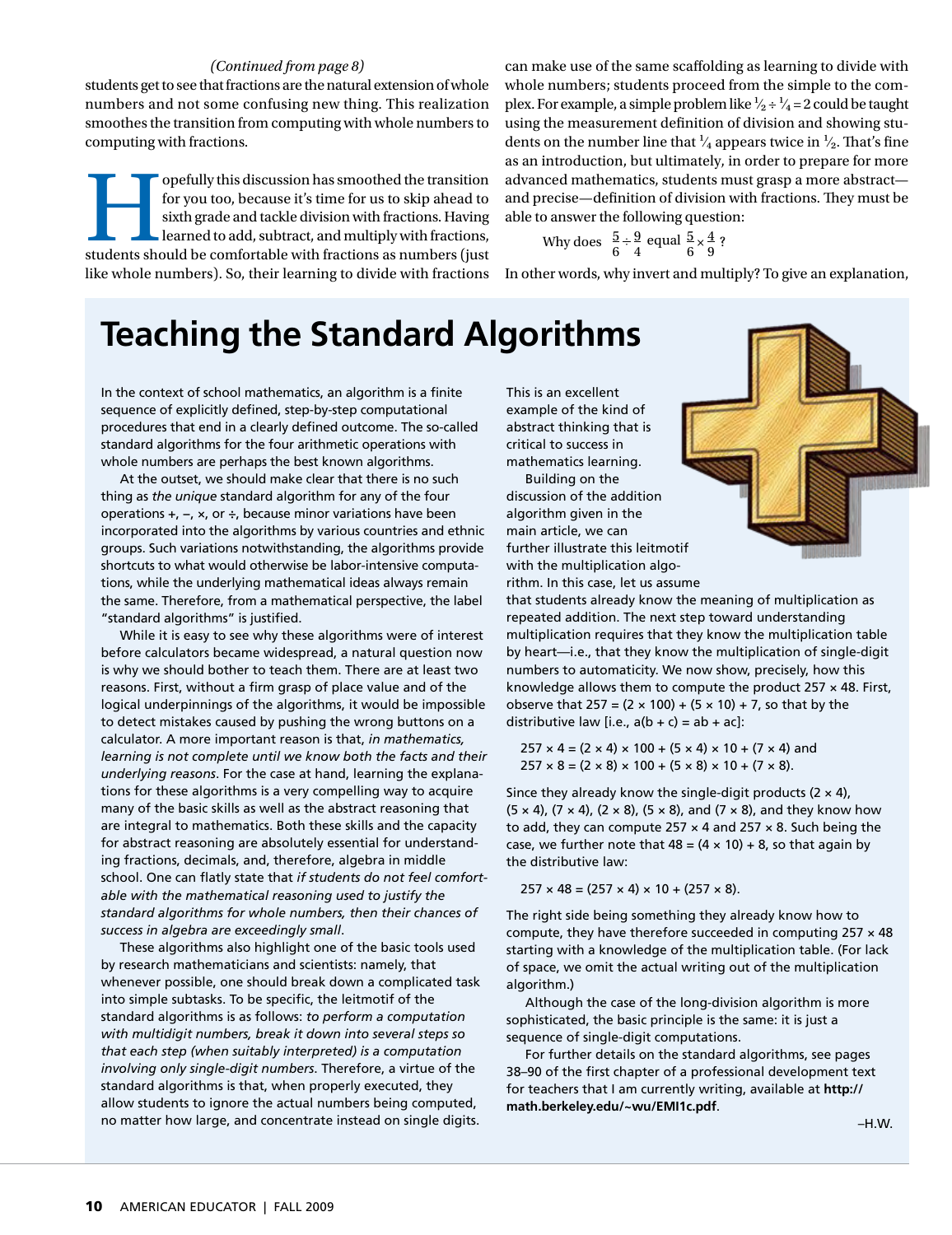we have to ask what it means to divide fractions in the first place. The fact that *if we do not specify the meaning of dividing fractions, then we cannot possibly get a formula for it* should be totally obvious, yet this fact is not common knowledge in mathematics education. For such a definition, let us go back to the concept of division for whole numbers. Recall that in the case of whole numbers, having a clearly understood meaning for multiplication (as repeated addition) and division (as measurement division) allowed us to conclude that the meaning of the division statement  $m/n = q$  for whole numbers m, n, and  $q (n > 0)$  is inherent in the multiplication statement  $m = q \times n$ . But now we are dealing with fractions, and the situation is different. To keep this article from becoming too long, let's assume that we already know how to multiply fractions,\* but we are still searching for the meaning of fraction division. *Knowing that fractions and whole numbers are on the same footing as numbers*, it would be a reasonable working hypothesis that if  $m/n = q$  means  $m = q \times n$  for whole numbers m, n, and q, then the direct counterpart of this assertion in fractions should continue to hold. Now, if M, N, and Q are fractions  $(N > 0)$ , we do not as yet know what  $M/N = Q$  means, although we know the meaning of  $M = Q \times N$  because we know how to multiply fractions. Therefore, the only way to make this "direct counterpart" in fractions come true is to use it as a *definition* of fraction division. In other words, we adopt the following definition: for fractions M and N (N > 0), the *division* of M by N, written M/N, is the fraction O, so that  $M = Q \times N$ .

We'll get acquainted with this definition by looking at a special case. Suppose

 $\frac{5}{6} \div \frac{9}{4} = Q$  for a fraction Q.

What could Q be? By definition, this Q must satisfy  $\frac{5}{6} = Q \times \frac{9}{4}$ . Now, recalling that  $m/n = \frac{km}{kn}$  (the theorem on equivalent fractions), we use this fact to find Q by multiplying both sides of  $\frac{5}{6}$  =  $Q \times \frac{9}{4}$  by  $\frac{4}{9}$ .

$$
\frac{5}{6} \times \left(\frac{4}{9}\right) = Q \times \frac{9}{4} \times \left(\frac{4}{9}\right)
$$

$$
= Q \times \left(\frac{9 \times 4}{4 \times 9}\right)
$$

$$
= Q \times 1 = Q
$$

This is the same as  $\frac{5}{6} \times \frac{4}{9} = 0$ . We can easily check that, indeed, this Q satisfies  $\frac{5}{6}$  = Q  $\times$   $\frac{9}{4}$ . So, we see that

$$
\frac{5}{6} \div \frac{9}{4} = \frac{5}{6} \times \frac{4}{9}
$$

and we have verified the invert-and-multiply rule in this special case. But the reasoning is perfectly general, and it verifies in exactly the same way that for a nonzero fraction  $c/d$ , if  $(a/b)/(c/d)$ is equal to a fraction Q, then Q is equal to  $({}^{a}/_{b}) \times ({}^{d}/_{c})$ . Therefore, the invert-and-multiply rule is always correct.

We have been staring at the concept of the division of fractions for quite a while, and we seem to be getting there because we have explained the invert-and-multiply rule. Therefore, it may be a little deflating to say that although we are getting *very* close, *we are not quite there yet*. There is a subtle point about the definition of fraction division that is still unsettled. This is something one

\*The treatment of fraction multiplication in textbooks and in the education literature is mostly defective, but one can consult pages 62–74 of http://math.berkeley.edu/~wu /EMI2a.pdf for an introduction.

should probably not bring up in a sixth-grade classroom, but which is, nevertheless, something a math teacher should be aware of. The question is whether, for arbitrary fractions M and  $N(N > 0)$ , we can always divide M by N—i.e., whether there is always a *fraction* Q so that  $M = Q \times N$ . The answer, of course, is yes: if  $M = a/b$  and  $N = c/d$ , then  $Q = (a/b) \times (d/c)$  would do. So the upshot of all this is that we can *always* divide a fraction M by a nonzero fraction N, and the quotient, to be denoted by M/N, is the fraction obtained by the invert-and-multiply rule.

Once we know the meaning of division, we see there is nothing to the procedure of invert and multiply. What is sobering is that the rhyme, "Ours is not to reason why; just invert and multiply," gets it all wrong. With a precise, well-reasoned definition, there is

The rhyme, "Ours is not to reason why; just invert and multiply," gets it all wrong. With a precise, well-reasoned definition, there is no need to wonder why—the answer is clear.

no need to wonder why—the answer is clear. Thus, we return to our earlier theme: before we do anything in mathematics, we must make clear what it is we are doing. In other words, we must have a precise definition of division before we can talk about its properties. (And we must have a precise definition of fractions before we can expect students to do anything with them.)

But one question remains: if division is just multiplication in a different format, why do we need division at all? The correct answer is that certain situations in life require it. An example of such a problem is the following:

A 5-yard ribbon is cut into pieces that are each  $\frac{3}{4}$  yard long to make bows. How many bows can be made?

Students usually recognize by rote that this problem calls for a division of 5 by  $\frac{3}{4}$ , but not the reason why division should be used. To better understand the reason for dividing, suppose the problem reads, instead, "A 30-yard ribbon is cut into pieces that are each 5 yards long. How many pieces can be made?" It would follow from the measurement interpretation of the division of whole numbers that the answer is 30/5 = 6 pieces—i.e., there are six 5s in 30. The use of division for this purpose is well understood.

However, we are now dealing with pieces whose common length is a fraction  $\frac{3}{4}$ , and the reason for solving the problem by dividing 5 by  $\frac{3}{4}$  is more problematic for many students. But if we use the preceding definition of division, the reason emerges with clarity. Suppose Q bows can be made from the ribbon. Here Q could be a fraction, and the meaning of "Q bows" can be explained by using an explicit example. If Q =  $6\frac{2}{3}$ , for example, then " $6\frac{2}{3}$ " bows" means 6 pieces that are each  $\frac{3}{4}$  yard long, plus a piece that is the length of 2 parts when the  $\frac{3}{4}$  yard is divided into 3 parts of equal length. *If multiplication is taught correctly*, so that the multiplication of two fractions is defined clearly, one can then explain why Q bows, no matter what fraction Q is, have a total length of Q  $\times$   $\frac{3}{4}$  yards. Therefore, if Q bows can be made from 5 yards of rib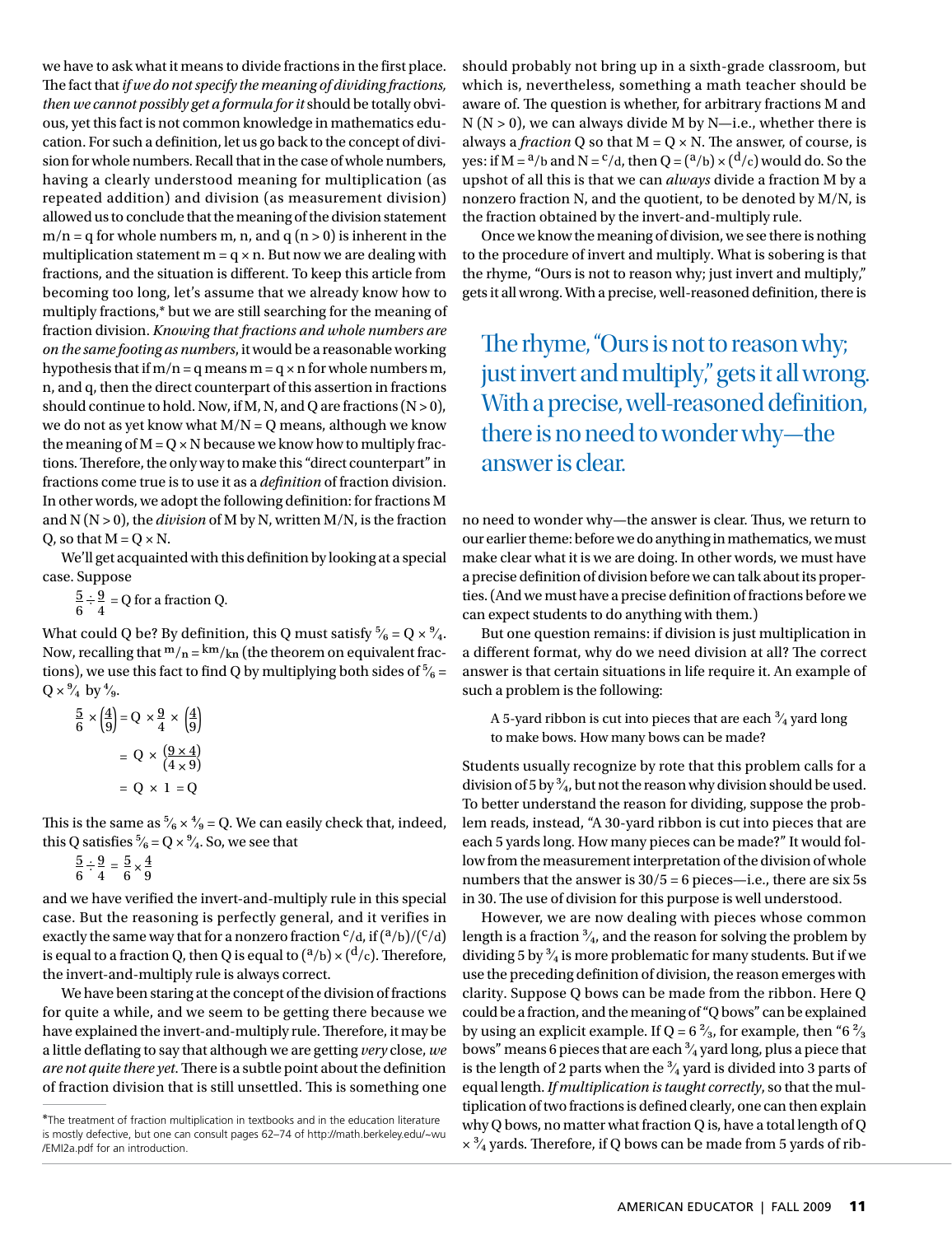bon, then  $5 = Q \times \frac{3}{4}$ . *By the definition of fraction division*, this is exactly the statement that

 $\overline{2} = Q$ .  $\frac{3}{4}$ 

This is the reason why division should still be used to solve this problem. Incidentally, the invert-and-multiply rule immediately leads to Q =  $\frac{20}{3}$ , which equals 6 $\frac{2}{3}$  pieces. In greater detail, that's 6 pieces and a leftover piece that is the length of 2 parts when  $\frac{3}{4}$ yard is divided into 3 equal parts.

### The Bigger Picture

At this point, I hope you can see that there's more to teaching elementary mathematics than is initially apparent. The fact is, there's much more to it than could possibly be covered in an article. But allow me to give you a glimpse of the bigger picture—of what elementary mathematics is really all about. I'll conclude with some of the latest thinking on the subject, thinking that points to mathematics teachers in the upper elementary grades being our best hope for providing all students the sound mathematics foundation they need.

Mathematics in elementary school is the foundation of all of K–12 mathematics and beyond. Therefore, to prepare students for all that is to come, it must, in a grade-appropriate manner, respect the basic characteristics of mathematics. What does this mean? To answer this question, we have to remember that the school mathematics curriculum, beginning with approximately grade 5, becomes increasingly engaged in abstraction and generality. It will no longer be about how to deal with a finite collection of numbers (such as,  $\frac{1}{2} \times (27-11) + 56 = ?$ ), but rather about what to do with an *infinite* collection of numbers all at once (such as, is it true that  $x^4 + y^4 = (x^2 + y^2 + \sqrt{2}xy)(x^2 + y^2 - \sqrt{2}xy)$  for *all* numbers x and y?). The progression of the topics, from fractions to negative fractions, and on to algebra, Euclidean geometry, trigonometry, and precalculus, gives a good indication that to learn mathematics, a student gradually must learn to cope with abstract concepts and precise reasoning, and must acquire a coherent overview of topics that are, cognitively, increasingly complex and diverse. For this reason, students in the upper elementary grades must be prepared for the tasks ahead by being slowly acclimatized to *coherence*, *precision*, and *reasoning*, although always in a way that is grade appropriate. Allow me to amplify each of these characteristics below.

*Coherence*: If you dig beneath the surface, you will find that the

# **Defining Fractions**

The precise definition of a fraction as a point on the number line is a refinement of, not a radical deviation from, the usual concept of a fraction as a "part of a whole." As I will explain, this refinement produces increased simplicity, flexibility, and precision.

Let us begin with a line, which is usually taken to be a horizontal one, and fix two points on it. The one on the left will be denoted by 0, and the one on the right by 1. (Because we will not take up negative numbers, our discussion will focus entirely on the half-line to the right of 0.) Now as we move from 0 to the right, we mark off successive points, each of which is as far apart from its neighbors as 1 is from 0 (like a ruler). Label these points by the whole numbers 0, 1, 2, 3, etc.

| ſ |  | etc. |
|---|--|------|
|   |  |      |
|   |  |      |

We begin with an informal discussion. If we adopt the usual approach to fractions, the "whole" would be taken to be the segment from 0 to 1, called the unit segment, to be denoted by [0, 1]. The number 1 is called the unit. Then a fraction such as  $\frac{1}{3}$ would be, by common consent, 1 part when the whole [0, 1] is divided into 3 equal parts. So far so good. But if we try to press forward with mathematics, we immediately run into trouble because a fraction is a number—not a shape or a geometric figure. The unit segment [0, 1] therefore cannot be the whole. The language of "equal parts" is also problematic because in anything other than line segments, it usually is not clear what "equal parts" means. For example, if the whole is a ham, does "equal parts" mean parts with equal weights, equal lengths, equal amounts of meat, equal amounts of bones, etc.? So, we are forced to introduce more precision into our discussion in

misunderstanding. What we should specify, instead, is that the whole is the *length* of the unit segment [0, 1], rather than the segment itself. When we say [0, 1] is divided into "equal parts," what we should say is that [0, 1] is divided into

order to avoid



segments of equal length. The fraction  $\frac{1}{3}$  therefore would be the length of

*any* segment so that three segments of the same length, when pieced together, form a segment of length 1. Since all segments between consecutive whole numbers have length 1, when we likewise divide each of the segments between consecutive whole numbers into 3 segments of equal length, the length of each of these shorter segments is also  $\frac{1}{3}$ . In particular, each of the following thickened segments has length  $\frac{1}{3}$  and is therefore a legitimate representation of  $\frac{1}{3}$ .

$$
\begin{array}{ccccccc}\n0 & 1 & 2 & 3 & \text{etc.} \\
\end{array}
$$

Now concentrate on the thickened segment on the far left. The distance of its right endpoint from 0 is naturally  $\frac{1}{3}$ . Since the value of each whole number on the number line reveals its distance from 0 (e.g., the distance of the point labeled 3 is exactly 3 from 0), logic demands that we label the right endpoint of this segment by the fraction  $\frac{1}{3}$ , and we call this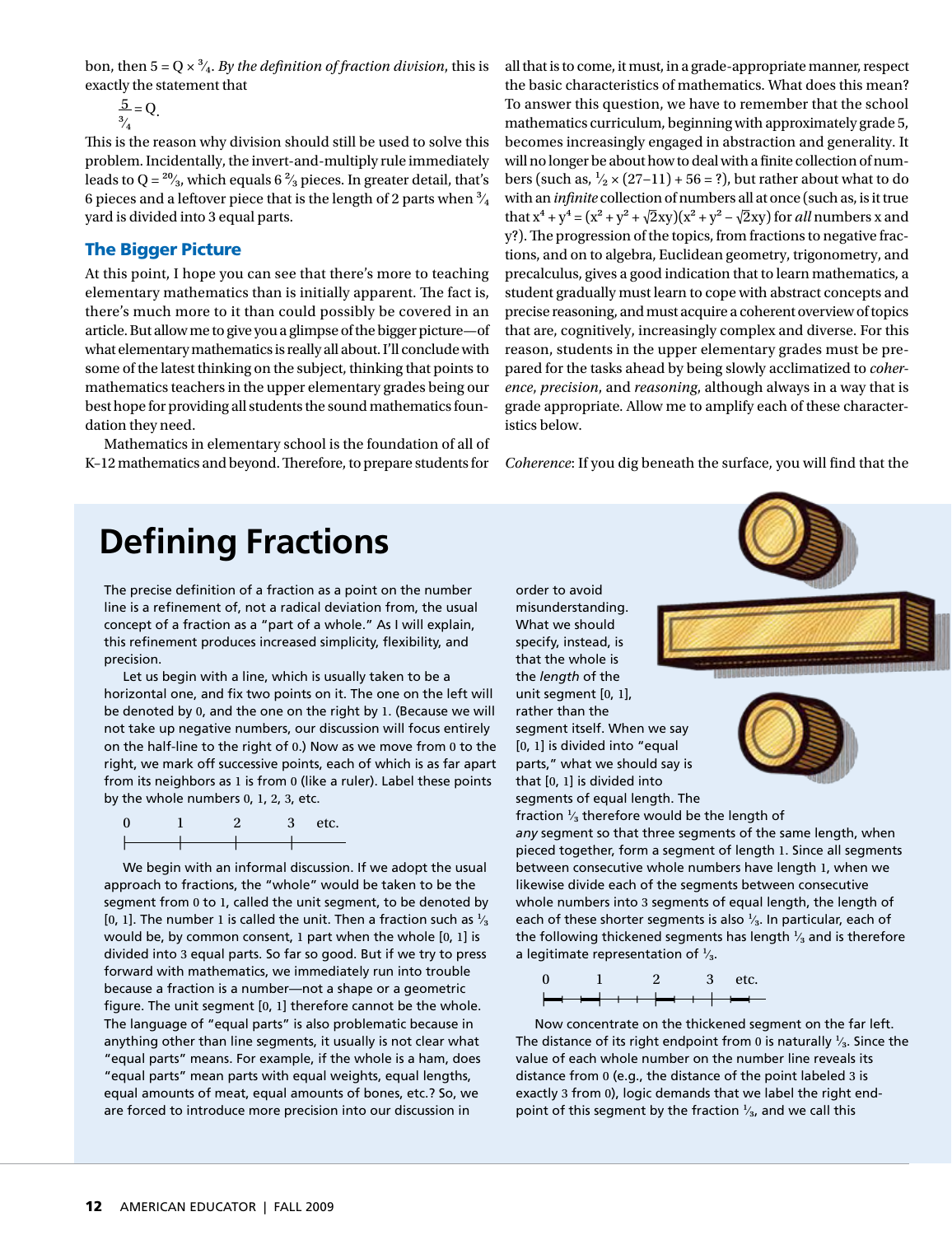main topics of the elementary curriculum are not a collection of unrelated facts; rather, they form a whole tapestry where each item exists as part of a larger design. Unfortunately, elementary school students do not always get to see such coherence. For example, although whole numbers and fractions are intimately related so that their arithmetic operations are essentially the same, too often whole numbers and fractions are taught as if they were unrelated topics. The comment I frequently hear that "fractions are such different numbers" is a good indication that elementary mathematics education, as it stands, cannot go forward without significant reform, such as the introduction of math teachers. Another example of the current incoherence is the fact that finite decimals are a special class of fractions, yet even in the upper elementary grades, decimals often are taught as a topic separate from fractions. As a result, students end up quite confused having to learn three different kinds of numbers (whole numbers, fractions, and decimals), whereas learning about fractions should automatically make them see that the other two are just more of the same. These are only two of many possible examples of our splintered curriculum and the great harm it does to students' learning.

Another manifestation of the coherence of mathematics is the

segment the "standard representation" of  $\frac{1}{3}$ . We also denote this thickened segment by  $[0, \frac{1}{3}]$ , because the notation clearly exhibits the left endpoint as 0 and the right endpoint as  $\frac{1}{3}$ . To summarize, we have described how the naive notion of  $\frac{1}{3}$  as "1 part when the whole is divided into 3 equal parts" can be refined in successive stages and made into a point on the number line, as shown below.



In a formal mathematical setting, we now use this particular point as the official representative of  $\frac{1}{3}$ . In other words, whatever mathematical statement we wish to make about the fraction  $\frac{1}{3}$ , it should be done in terms of this point. This agreement enforces uniformity of language and lends clarity to any mathematical discussion about  $\frac{1}{3}$ . At the same time, the preceding discussion also gives us confidence that we can relate this point on the number line to our everyday experience with  $\frac{1}{3}$ , should that need arise.

What we have done to the representation of  $\frac{1}{3}$  can be done to any fraction with a denominator equal to 3; for example, the standard representation of  $\frac{2}{3}$  would be the marked point to the right of  $\frac{1}{3}$  on the line above, and that of  $\frac{3}{3}$  would be 1 itself. In general, *we identify any* m⁄₃ *for any whole number m with its standard representation*, and we agree to let 0 be written as  $\frac{9}{3}$ . Here, then, are the first several fractions with denominators equal to 3.

| - 0 |  |  | $\mathbf{2}$ |  | 3 etc.                                                                                                                                                                    |
|-----|--|--|--------------|--|---------------------------------------------------------------------------------------------------------------------------------------------------------------------------|
|     |  |  |              |  | <del>  + + + + + + + + + + + +</del>                                                                                                                                      |
|     |  |  |              |  | $\frac{0}{3}$ $\frac{1}{3}$ $\frac{2}{3}$ $\frac{3}{3}$ $\frac{4}{3}$ $\frac{5}{3}$ $\frac{6}{3}$ $\frac{7}{3}$ $\frac{8}{3}$ $\frac{9}{3}$ $\frac{10}{3}$ $\frac{11}{3}$ |

Notice that it is easy to describe each of these fractions. For example,  $\frac{7}{3}$  is the 7th division point when the number line is divided into thirds (in self-explanatory language). Equivalently, ubiquity of the general principle of reducing a complicated task to a collection of simple subtasks. This principle runs right through all the standard algorithms, and also all the algorithms for decimals. In middle and high school mathematics, it also is the guiding principle in the discussion of congruence and similarity, provided these concepts are presented correctly. It also should be the guiding principle in the discussion of quadratic functions and their graphs, thereby making the basic technique of completing the square both enlightening and inevitable. Similarly, we saw how one embracing definition of division clarifies the meaning of the division of whole numbers and fractions and, as students should be taught in later grades, all rational numbers, real numbers, and complex numbers.

*Precision*: Children should learn about this mathematics tapestry in a language that does not leave room for misunderstanding or guesswork. It should be a language sufficiently precise so that they can reconstruct the tapestry step by step, if necessary. Too often, such precision of language is not achieved. For example, if you tell a sixth-grader that two objects are similar if they are the same shape but not necessarily the same size, it raises the question of what "same shape" means. A precise definition of similarity using

we can also say that  $\frac{7}{3}$  is the 7th *multiple* of  $\frac{1}{3}$  (again, in self-explanatory language).

What we have done to fractions with denominators equal to 3 can be done to any fraction. In this way, we transform the naive concept of a fraction as a part of a whole into the clearly defined concept of a fraction as a point on the number line. There are many advantages of this indispensable transformation, but there are three that should be brought out right away.

On the number line, all points are on equal footing, so that in the preceding picture, for example, there is no conceptual difference between  $\frac{2}{3}$  and  $\frac{11}{3}$  because both numbers are equally easy to access. The essence of this message is that, when a fraction is clearly defined as a point on the number line, the conceptual difference between so-called proper and improper fractions completely disappears. So the first major advantage of understanding fractions as points on the number line is that *all fractions are created equal*. Now we can discuss all fractions all at once with ease, whether proper or improper. In this small way, the concept of a fraction begins to simplify, and learning about fractions gets easier.

The second major advantage is that such a concept of fractions is inherently flexible. *Once we specify what the unit 1 stands for, all fractions can be interpreted in terms of the unit*. Now we are ready for that ham. If we let 1 stand for the weight of the ham, then  $\frac{1}{3}$  would represent a piece of ham that is a third of the whole ham in weight. If, on the other hand, we let 1 stand for the volume of the ham, then the same fraction will now be a piece of ham that is a third of the whole ham in volume—e.g., in cubic inches.

This brings us to the third major advantage: *the increase in flexibility mandates an increase in precision*. Gone is the loose reference to "equal parts" in such a setting, because one must ask, equal parts in terms of what unit?

–H.W.